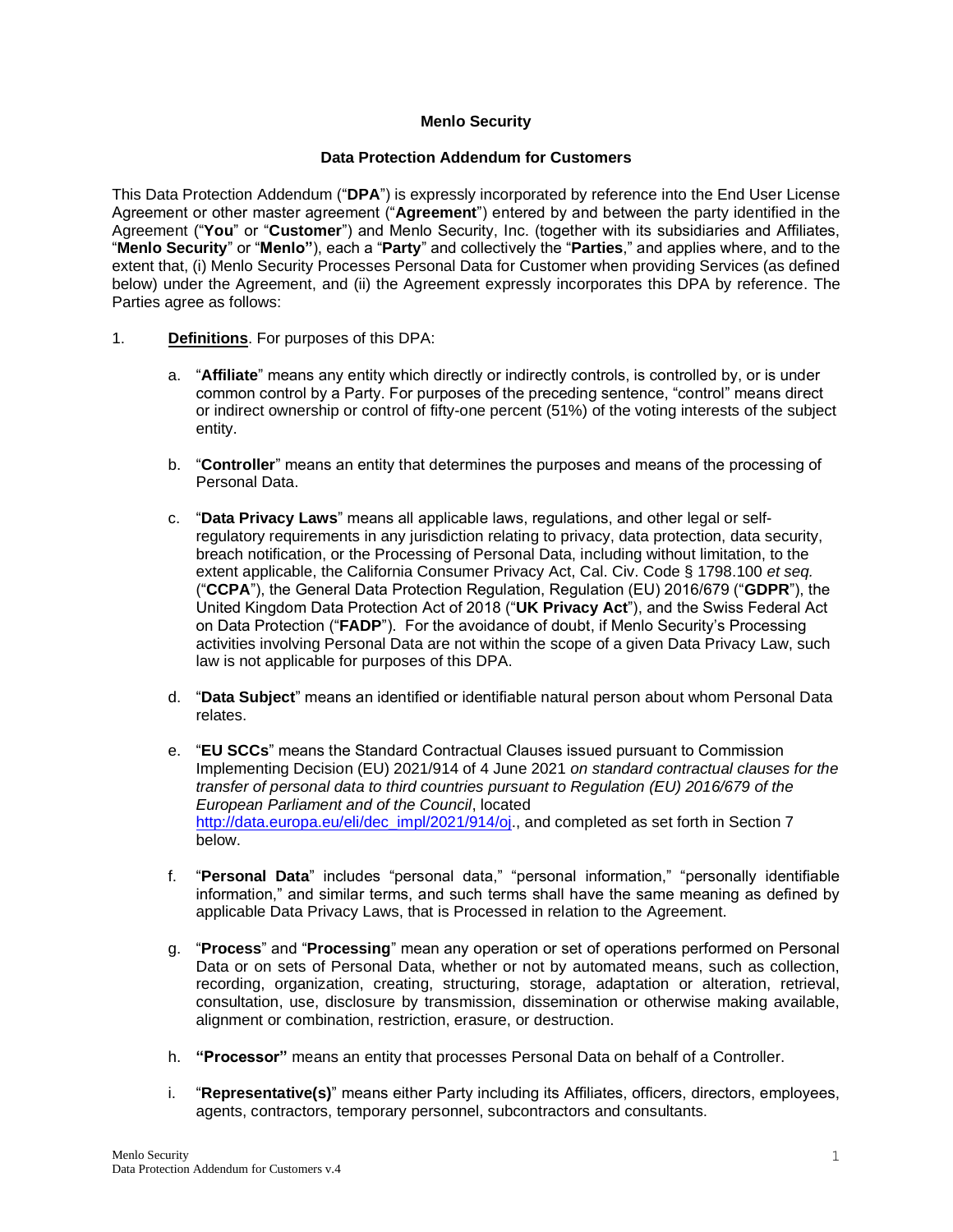- j. "**Security Breach**" means any accidental or unlawful acquisition, destruction, loss, alteration, unauthorized disclosure of, or access to, Personal Data.
- k. "**Services**" means the Menlo Security services purchased by Customer under the Agreement.

## 2. **Scope and Purposes of Processing**.

- a. Menlo Security will Process Personal Data solely: (1) according to Customer's documented instructions; (2) to fulfill its obligations to Customer under the Agreement, including this DPA; (2) on Customer's behalf; and (3) in compliance with Data Privacy Laws. Menlo Security will not sell Personal Data or otherwise Process Personal Data for any purpose other than for the specific purposes set forth herein. For purposes of this paragraph, "sell" shall have the meaning set forth in the CCPA.
- b. Menlo Security will not attempt to link, identify, or otherwise create a relationship between Personal Data and non-Personal Data or any other data without Customer's express authorization.
- c. In jurisdictions that distinguish between Controllers and Processors, Menlo Security is the Controller for Personal Data processed to administer and manage the customer relationship. Menlo Security is the Processor for the Personal Data processed by the Services in order to provide its functionality.

## 3. **Personal Data Processing Requirements**. Menlo Security will:

- a. Ensure that the persons it authorizes to Process the Personal Data have committed themselves to confidentiality or are under an appropriate statutory obligation of confidentiality.
- b. Upon Customer's written request, assist Customer in the fulfilment of Customer's obligations to respond to verifiable requests by Data Subjects (or their lawful representatives) for exercising their rights under Data Privacy Laws (such as rights to access or delete Personal Data), at Customer's reasonable expense.
- c. Promptly notify Customer of (i) any third-party or Data Subject complaints regarding the Processing of Personal Data; or (ii) any government or Data Subject requests for access to or information about Menlo Security's Processing of Personal Data on Customer's behalf, unless prohibited by Data Privacy Laws. Menlo Security will provide Customer with reasonable cooperation and assistance in relation to any such request. If Menlo Security is prohibited by applicable Data Privacy Laws from disclosing the details of a government request to Customer, Menlo Security shall inform Customer that it can no longer comply with Customer's instructions under this DPA, without providing more details, and await Customer's further instructions. Menlo Security shall use all available legal mechanisms to challenge any demands for data access through national security process that it receives, as well as any non-disclosure provisions attached thereto.
- d. Provide reasonable assistance to and cooperation with Customer for Customer's performance of a data protection impact assessment of Processing or proposed Processing of Personal Data, when required by applicable Data Privacy Laws, and at Customer's reasonable expense.
- e. Provide reasonable assistance to and cooperation with Customer for Customer's consultation with regulatory authorities in relation to the Processing or proposed Processing of Personal Data, including complying with any obligation applicable to Menlo Security under Data Privacy Laws to consult with a regulatory authority in relation to Menlo Security's Processing or proposed Processing of Personal Data.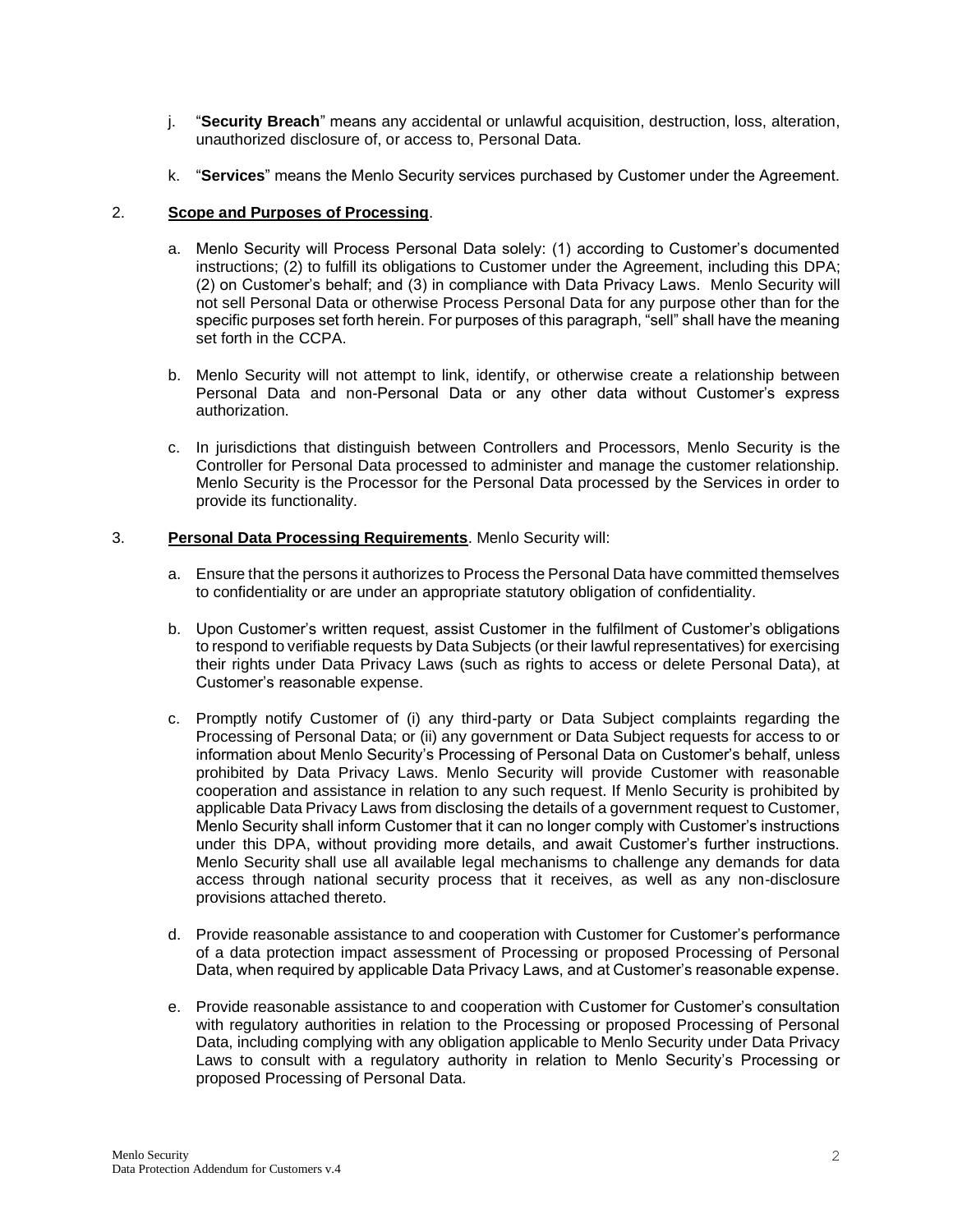- 4. **Data Security**. Menlo Security will implement appropriate administrative, technical, physical, and organizational measures to protect Personal Data, as set forth in Exhibit B.
- 5. **Security Breach**. Menlo Security will notify Customer promptly of any known Security Breach and will assist Customer in Customer's compliance with Customer's Security Breach-related obligations, including without limitation, by:
	- a. Taking steps to mitigate the effects of the Security Breach and reduce the risk to Data Subjects whose Personal Data was involved; and
	- b. Providing Customer with the following information, to the extent known:
		- i. The nature of the Security Breach, including, where possible, how the Security Breach occurred, the categories and approximate number of Data Subjects concerned, and the categories and approximate number of Personal Data records concerned;
		- ii. The likely consequences of the Security Breach; and
		- iii. Measures taken or proposed to be taken by Menlo Security to address the Security Breach, including, where appropriate, measures to mitigate its possible adverse effects.

## 6. **Subprocessors**.

- a. Customer acknowledges and agrees that Menlo Security may use Affiliates and other subprocessors to Process Personal Data in accordance with the provisions within this DPA and Data Privacy Laws. Where Menlo Security sub-contracts any of its rights or obligations concerning Personal Data, including to any Affiliate, Menlo Security will take steps to select and retain subprocessors that are capable of maintaining appropriate privacy and security measures to protect Personal Data consistent with applicable Data Privacy Laws.
- b. Menlo Security's current subprocessors are set forth in Exhibit C (the "**Subprocessor List**"). Customer hereby consents to Menlo Security's use of such subprocessors. Menlo Security will maintain an up-to-date list of its subprocessors, and it will provide Customer with notice (which may be provided through email to Customer's administrator's email address that was communicated to Menlo Security, or such other reasonable means) of any new subprocessor added to the list. In the event Customer objects to a new subprocessor due to a reasonable belief that the subprocessor cannot provide the level of protection required under this DPA, Menlo Security will use reasonable efforts to make available to Customer a change in the services or recommend a commercially reasonable change to, Customer's use of the services to avoid Processing of Personal Data by the objected-to subprocessor without unreasonably burdening Customer. In the event that Customer objects to a subprocessor as set forth above and Menlo Security is unable to change the services to Customer's reasonable satisfaction, Customer may, in Customer's sole discretion, terminate the applicable part of the Agreement with respect only to those Services which cannot be provided by Menlo Security without the use of the objected to subprocessor by giving written notice to Menlo Security.

## 7. **Data Transfers and Additional Safeguards**.

a. Menlo Security will not engage in any cross-border Processing of Personal Data, or transmit, directly or indirectly, any Personal Data to any country outside of the country from which such Personal Data was collected, without complying with applicable Data Privacy Laws. Where Menlo Security engages in an onward transfer of Personal Data, Menlo Security shall ensure that a lawful data transfer mechanism is in place prior to transferring Personal Data from one country to another.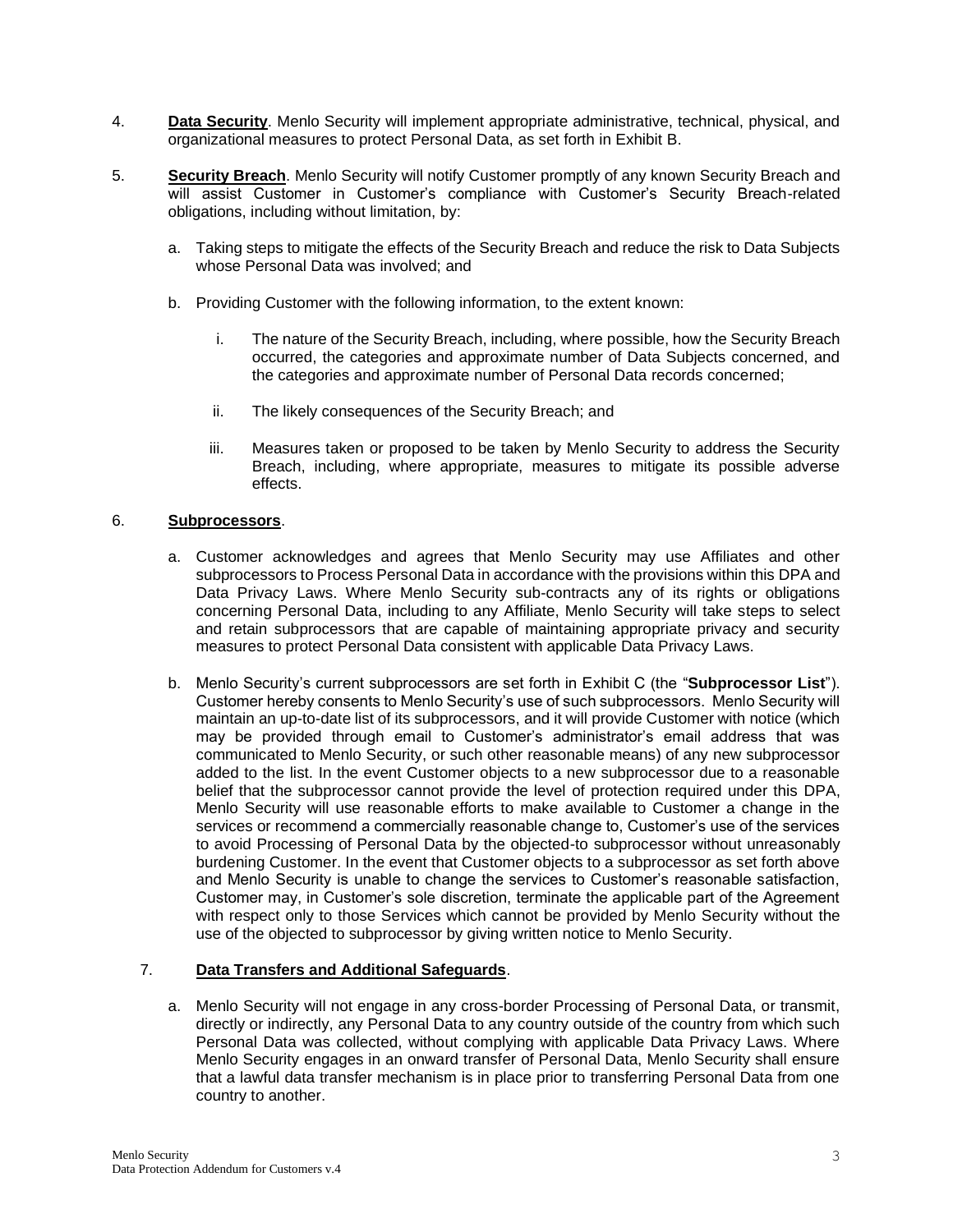- b. To the extent legally required, by signing this DPA, Customer and Menlo Security are deemed to have signed the EU SCCs, which form part of this DPA and (except as described in Section 7(c) and (d) below) will be deemed completed as follows:
	- i. Module 2 of the EU SCCs applies to transfers of Personal Data from Customer (as a controller) to Menlo Security (as a processor) and Module 3 of the EU SCCs applies to transfers of Personal Data from Customer (as a processor) to Menlo Security (as a subprocessor);
	- ii. Clause 7 of Modules 2 and 3 (the optional docking clause) is not included;
	- iii. Under Clause 9 of Modules 2 and 3 (Use of sub-processors), the Parties select Option 2 (General written authorization). The initial list of sub-processors is set forth in Exhibit C of this DPA and Menlo Security shall propose an update to that list at least 7 days in advance of any intended additions or replacements of sub-processors in accordance with Section 6(b) of this DPA;
	- iv. Under Clause 11 of Modules 2 and 3 (Redress), the optional language requiring that data subjects be permitted to lodge a complaint with an independent dispute resolution body shall not be deemed to be included;
	- v. Under Clause 17 of Modules 2 and 3 (Governing law), the Parties choose Option 1 (the law of an EU Member State that allows for third-Party beneficiary rights). The Parties select the law of Ireland;
	- vi. Under Clause 18 of Modules 2 and 3 (Choice of forum and jurisdiction), the Parties select the courts of Ireland;
	- vii. Annex I(A) and I(B) of Modules 2 and 3 (List of Parties) is completed as set forth in Exhibit A of this DPA;
	- viii. Under Annex I(C) of Modules 2 and 3 (Competent supervisory authority), the Parties shall follow the rules for identifying such authority under Clause 13 and, to the extent legally permissible, select the Irish Data Protection Commission.
	- ix. Annex II of Modules 2 and 3 (Technical and organizational measures) is completed with Exhibit B of this DPA; and
	- x. Annex III of Modules 2 and 3 (List of subprocessors) is not applicable as the Parties have chosen General Authorization under Clause 9.
- c. With respect to Personal Data transferred from the United Kingdom for which United Kingdom law (and not the law in any European Economic Area jurisdiction) governs the international nature of the transfer, the International Data Transfer Addendum to the EU Commission Standard Contractual Clauses (available as of the effective date at [https://ico.org.uk/media/for-organisations/documents/4019539/international-data-transfer](https://ico.org.uk/media/for-organisations/documents/4019539/international-data-transfer-addendum.pdf)[addendum.pdf\)](https://ico.org.uk/media/for-organisations/documents/4019539/international-data-transfer-addendum.pdf) ("UK SCCs") forms part of this Addendum and takes precedence over the rest of this Addendum as set forth in the UK SCCs, unless the United Kingdom issues updates to the UK SCCs that, upon notice from Customer, will control. Undefined capitalized terms used in this provision shall mean the definitions in the UK SCCs. For purposes of the UK SCCs, they shall be deemed completed as follows:
	- i. Table 1 of the UK SCCs:
		- 1. The Parties' details shall be the Parties and their affiliates to the extent any of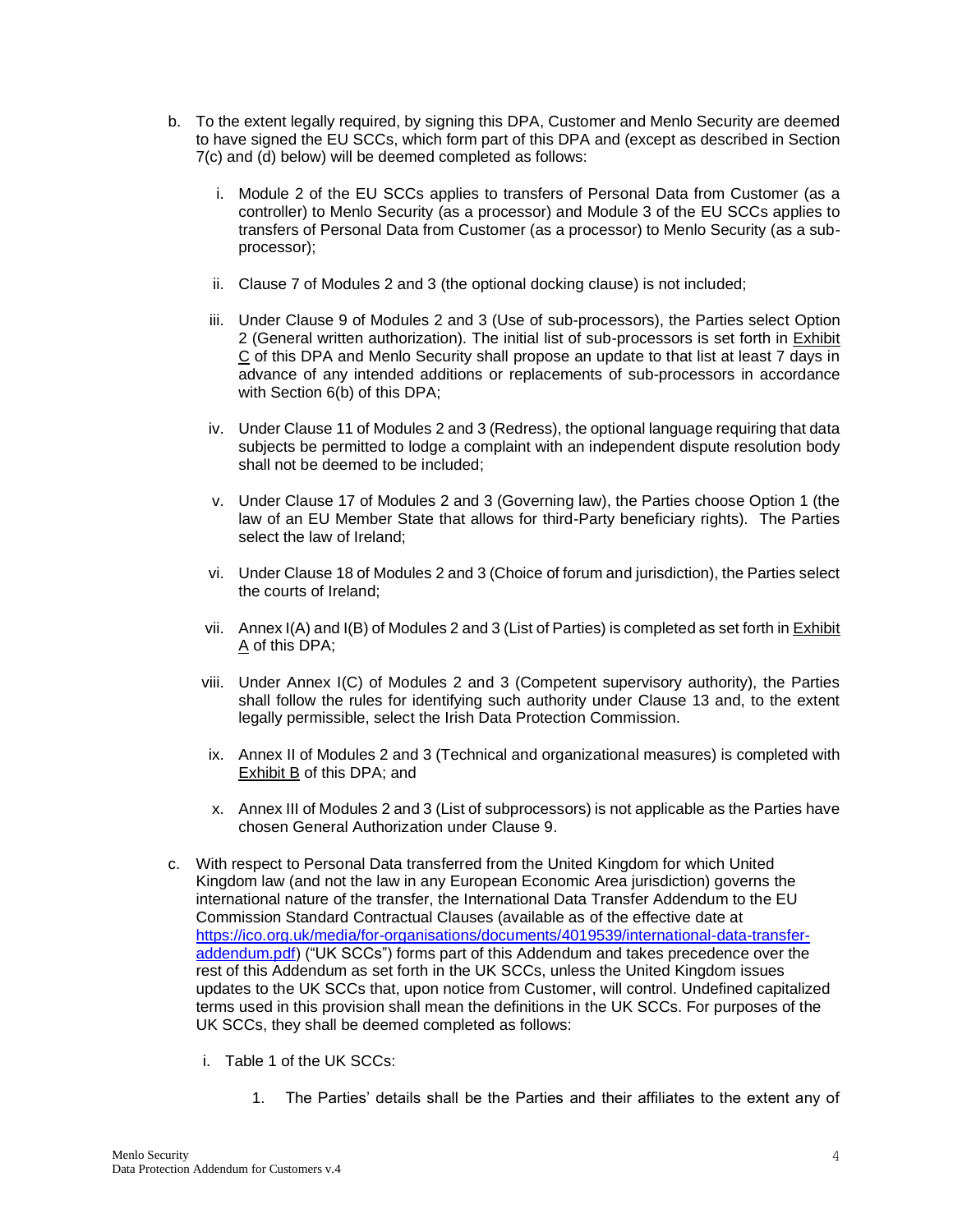them is involved in such transfer.

- 2. The Key Contact shall be the contacts set forth in the Agreement.
- ii. Table 2 of the UK SCCs: The Approved EU SCCs referenced in Table 2 shall be the EU SCCs as executed by the Parties.
- iii. Table 3 of the UK SCCs: Annex 1A, 1B, II, and III shall be set forth in Exhibits A, B, and C below.
- iv. Table 4 of the UK SCCs: Either Party may end this Addendum as set out in Section 19 of the UK SCCs.
- v. By entering into this DPA, the Parties are deemed to be signing the UK SCCs, the Mandatory Clauses in Part 2, and its applicable Tables and Appendix Information.
- d. For transfers of Personal Data that are subject to the FADP, the EU SCCs form part of this DPA as set forth in Section 7(b) of this DPA, but with the following differences to the extent required by the FADP: (1) references to the GDPR in the EU SCCs are to be understood as references to the FADP insofar as the data transfers are subject exclusively to the FADP and not to the GDPR; (2) references to personal data in the EU SCCs also refer to data about identifiable legal entities until the entry into force of revisions to the FADP that eliminate this broader scope; and (3) the relevant supervisory authority with respect to transfers from Switzerland is the Swiss Federal Data Protection and Information Commissioner.
- e. Supplementary Measures. In addition to the obligations under Sections 7(a)-(d), if and to the extent that the Parties will engage in cross-border Processing of Personal Data or will transmit, directly or indirectly, any Personal Data to a country outside of the country from which such Personal Data was collected (including without limitation transfers of Personal Data outside of the EEA, Switzerland or the UK), the Parties agree to the following supplementary measures:
	- i. All Personal Data shall be encrypted both in transit and at rest using state of the art encryption technology that is robust against the performance of cryptanalysis;
	- ii. Menlo Security warrants and represents that, as of the date of the Agreement, it has not received any national security data production orders (e.g., pursuant to Section 702 of the Foreign Intelligence Surveillance Act ("FISA Section 702") or U.S. Presidential Policy Directive 28);
	- iii. Menlo Security will use all reasonable legal mechanisms to challenge any demands for data access through the national security process that Menlo Security receives; and
	- iv. Menlo Security will provide, up to once per calendar year upon Customer's request, a transparency report indicating the types of binding legal demands for the Personal Data it has received, including national security orders and directives.
- 8. **Audits**. Menlo Security will make available to Customer all reasonable information necessary to demonstrate compliance with this DPA and will allow for and contribute to audits, including inspections, conducted by Customer or another auditor mandated by Customer, provided that, such audit shall occur not more than once every twelve (12) calendar months, upon reasonable prior written notice, and to the extent Menlo Security's personnel are required to cooperate therewith, during Menlo Security's normal business hours.
- 9. **Return or Destruction of Personal Data**. Except to the extent required otherwise by Data Privacy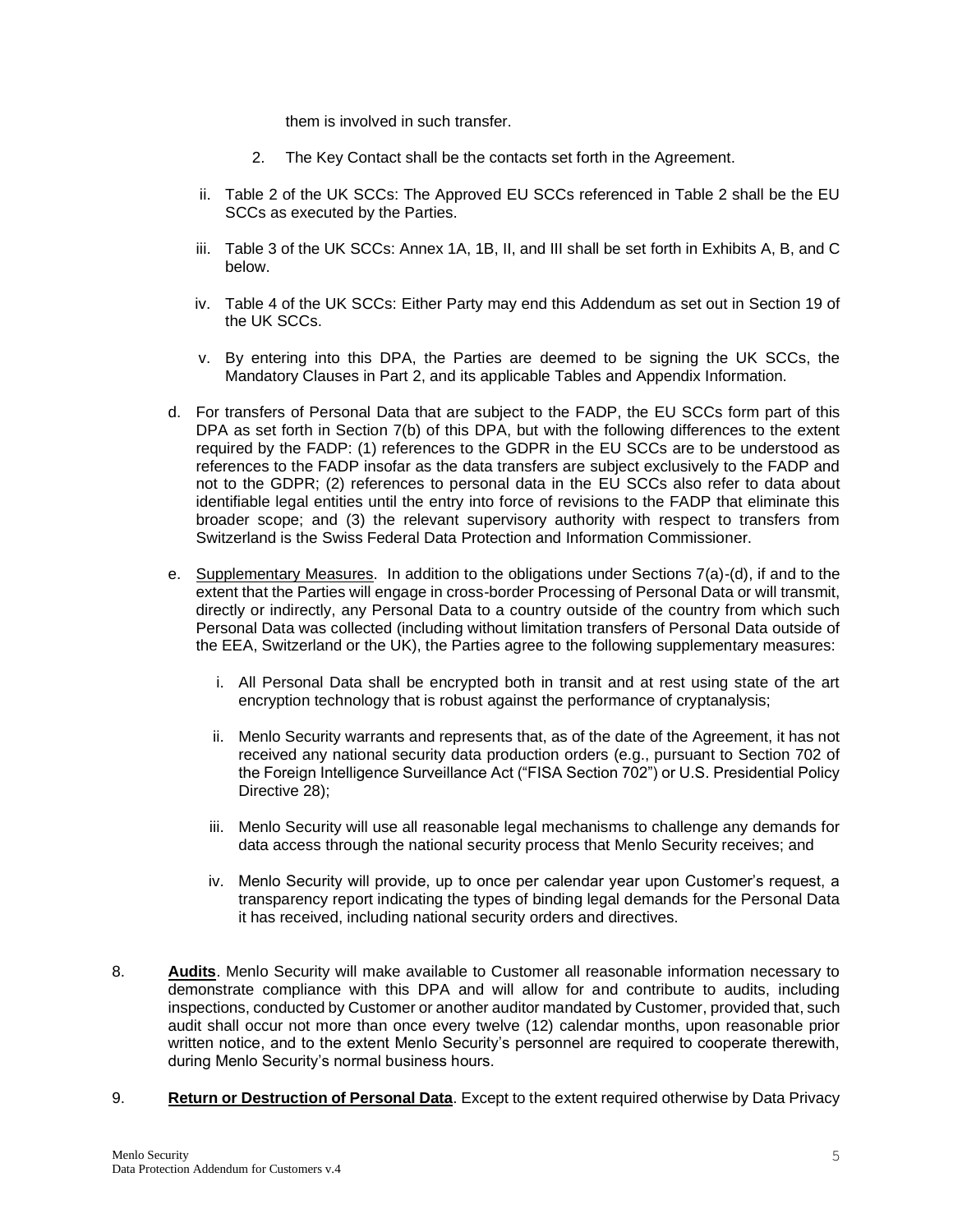Laws, Menlo Security will, at Customer's choice and upon Customer's written request, return to Customer and/or securely destroy all Personal Data upon such request or at termination of the Agreement. Except to the extent prohibited by Data Privacy Laws, Menlo Security will inform Customer if it is not able to return or delete the Personal Data.

10. **Survival**. The provisions of this DPA survive the termination or expiration of the Agreement for so long as Menlo Security or its subprocessors Process the Personal Data.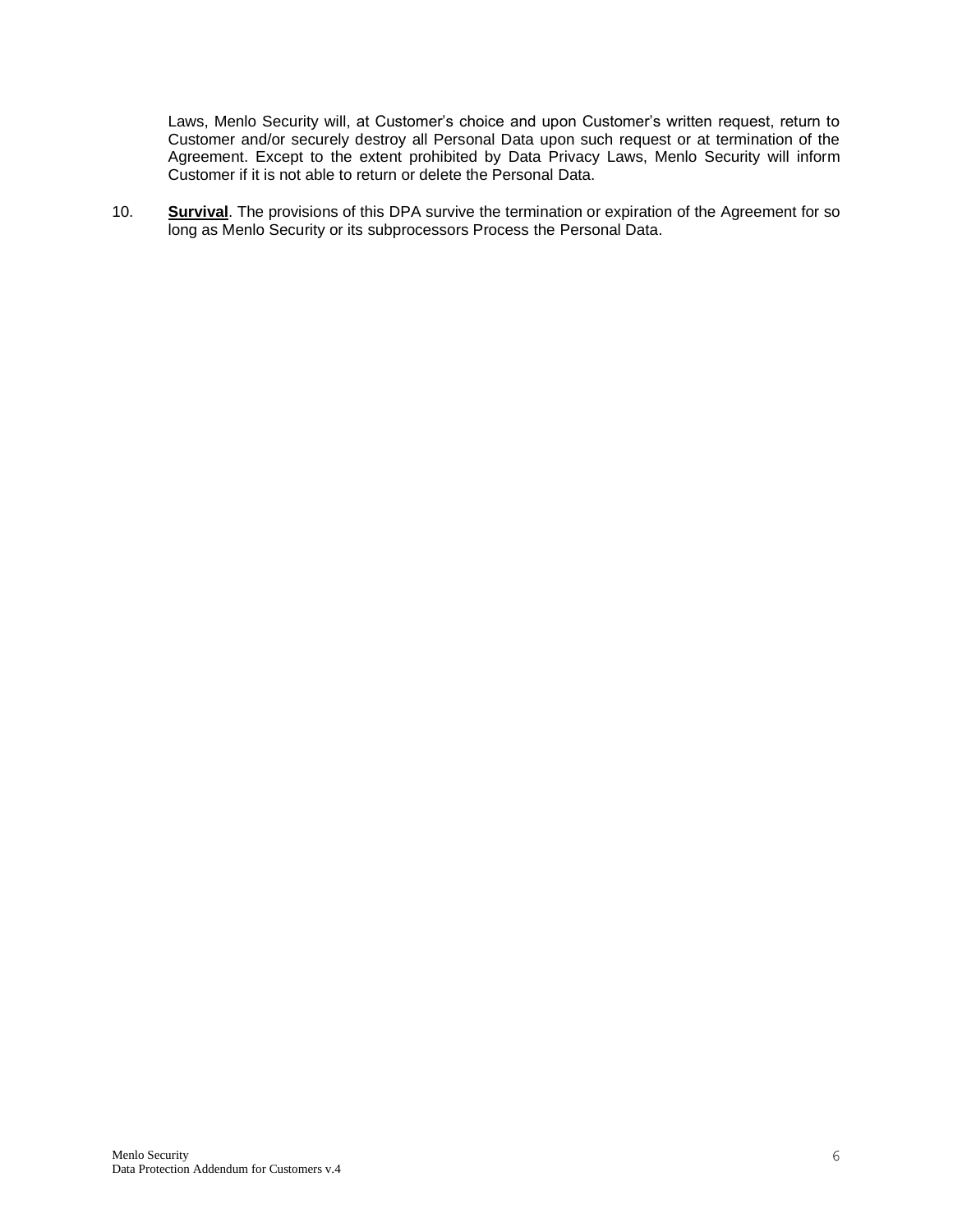## **Exhibit A**

## **ANNEX I**

**A. LIST OF PARTIES MODULE TWO: Transfer controller to processor MODULE THREE: Transfer processor to processor**

#### **Data exporter(s)**:

Name: The data exporter is Customer.

Activities relevant to the data transferred under these SCCs: The data exporter is a user of the data importer's Services pursuant to their underlying Agreement. The data exporter acts as a controller with respect to its own personal data. To the extent permitted by the Agreement, the exporter also is permitted to use the contracted Services as a processor on behalf of third parties.

Signature and date: The Parties agree that execution of the Agreement shall constitute execution of these SCCs by both parties.

Role: controller

#### **Data importer(s):**

Name: Menlo Security

Activities relevant to the data transferred under these SCCs: The data importer is the provider of Services to the data exporter and its customers pursuant to their underlying Agreement. The data importer acts as the data exporter's processor.

Signature and date: The Parties agree that execution of the Agreement shall constitute execution of these SCCs by both parties.

Role: processor

**B. DESCRIPTION OF TRANSFER MODULE TWO: Transfer controller to processor MODULE THREE: Transfer processor to processor**

*Categories of data subjects whose personal data is transferred:*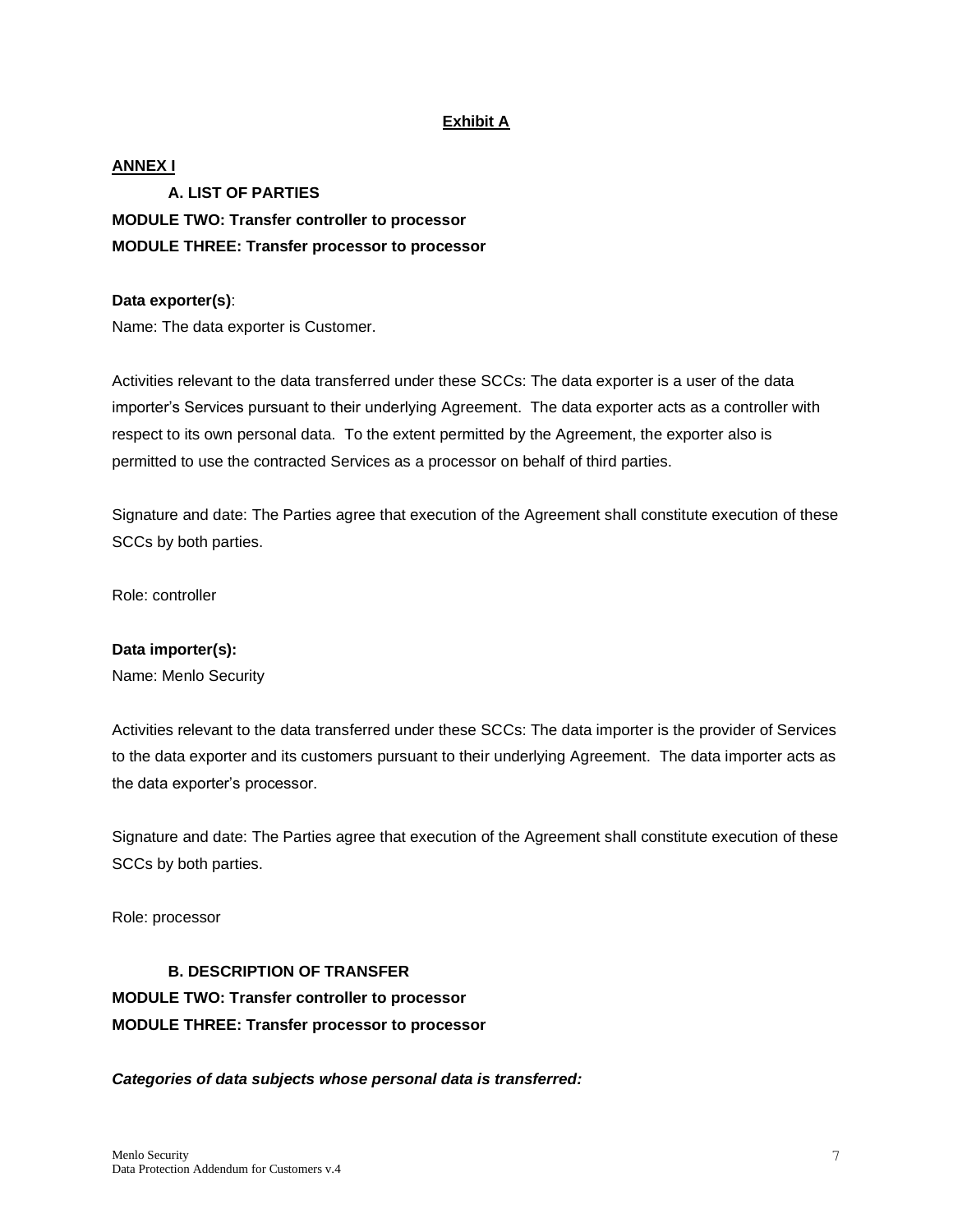The personal data transferred concerns employees, contractors, business partners, representatives and end customers of the data importer and other individuals residing in the European Economic Area, the United Kingdom and Switzerland, whose personal data is processed by or on behalf of the Customer or Customer's customers and delivered as part of the Services.

### *Categories of personal data transferred:*

The personal data transferred concern the following categories of data (please specify):

Customer's personal data related directly or indirectly to the categories of data subjects listed above, including online and offline support, prospect, and partner data, and Personal Data provided by or on behalf of the Customer or its users of the Services. Such transfer of personal data is determined and controlled by the data exporter in its sole discretion, and may include, and is not limited to the following categories of personal data.

- Any personal data that may be contained in Customer's logs (e.g. user name, user id, IP address, time stamps, websites visited)
- Customer's active directory data
- Any personal data that may be contained in physical binary submitted for analysis
- Any personal data that may be contained in a file submitted for analysis
- Personal data contained in customer logs
- Personal data contained in policy settings
- Company, position
- Login credentials
- Log and usage data
- Device information (device name, device serial number, device type, device owner name, device owner email, timestamp for login)
- IP address
- First and last name, email address, and phone number of Customer's employee(s) appointed to open a support service request
- Browser information, IP address, and other web browsing related protocol information contained in a fille attached to a support ticket
- Personal data contained in a support ticket (Customer controls what it submits)

More detailed categories of personal data are reflected in Menlo Security's Privacy Data Sheet, made available to Customer upon request.

#### *Sensitive data transferred (if applicable) and applied restrictions or safeguards that fully take into consideration the nature of the data and the risks involved, such as for instance strict purpose limitation, access restrictions (including access only for staff having followed specialised training), keeping a record of access to the data, restrictions for onward transfers or additional security measures:*

Unless data exporter or its users use data importer's services to transmit or store sensitive data, data importer does not process sensitive data.

#### *The frequency of the transfer (e.g. whether the data is transferred on a one-off or continuous basis):*

#### Continuous.

#### *Nature of the processing:*

Data exporter's Processing activities shall be limited to those discussed in the Agreement and this DPA.

#### *Purpose(s) of the data transfer and further processing:*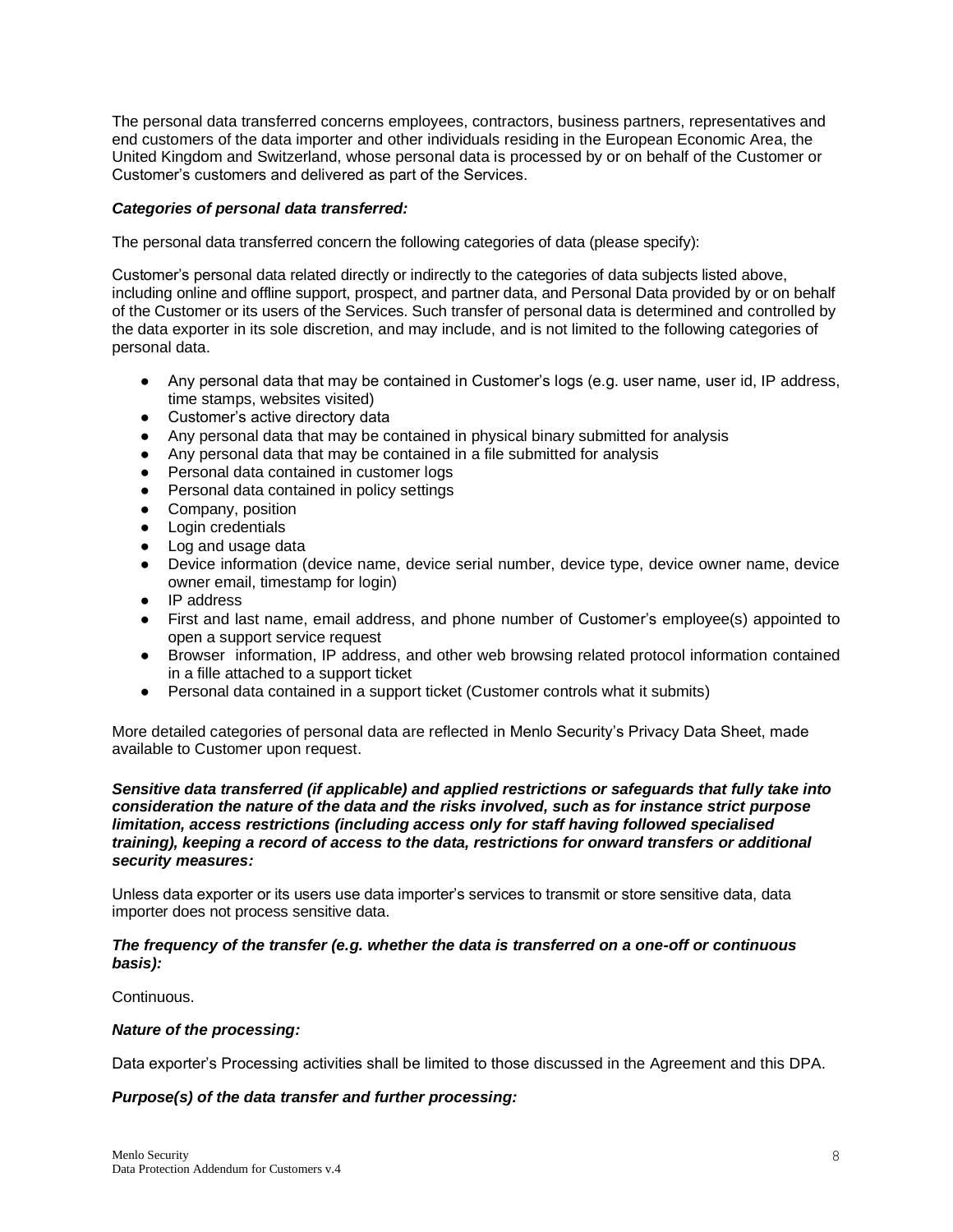The objective of the transfer and further processing of personal data by Menlo Security is the access and use of Menlo Security's Services.

### *The period for which the personal data will be retained, or, if that is not possible, the criteria used to determine that period:*

Personal data will be retained for the period of time necessary to provide the Services to Customer under the Agreement, this DPA, and/or in accordance with applicable legal requirements.

## *For transfers to (sub-) processors, also specify subject matter, nature and duration of the processing:*

Same as above to the extent such information is provided to subprocessors for purposes of providing the Services.

## **C. COMPETENT SUPERVISORY AUTHORITY**

**MODULE TWO: Transfer controller to processor**

## **MODULE THREE: Transfer processor to processor**

See Section 7(b)(viii) of this DPA.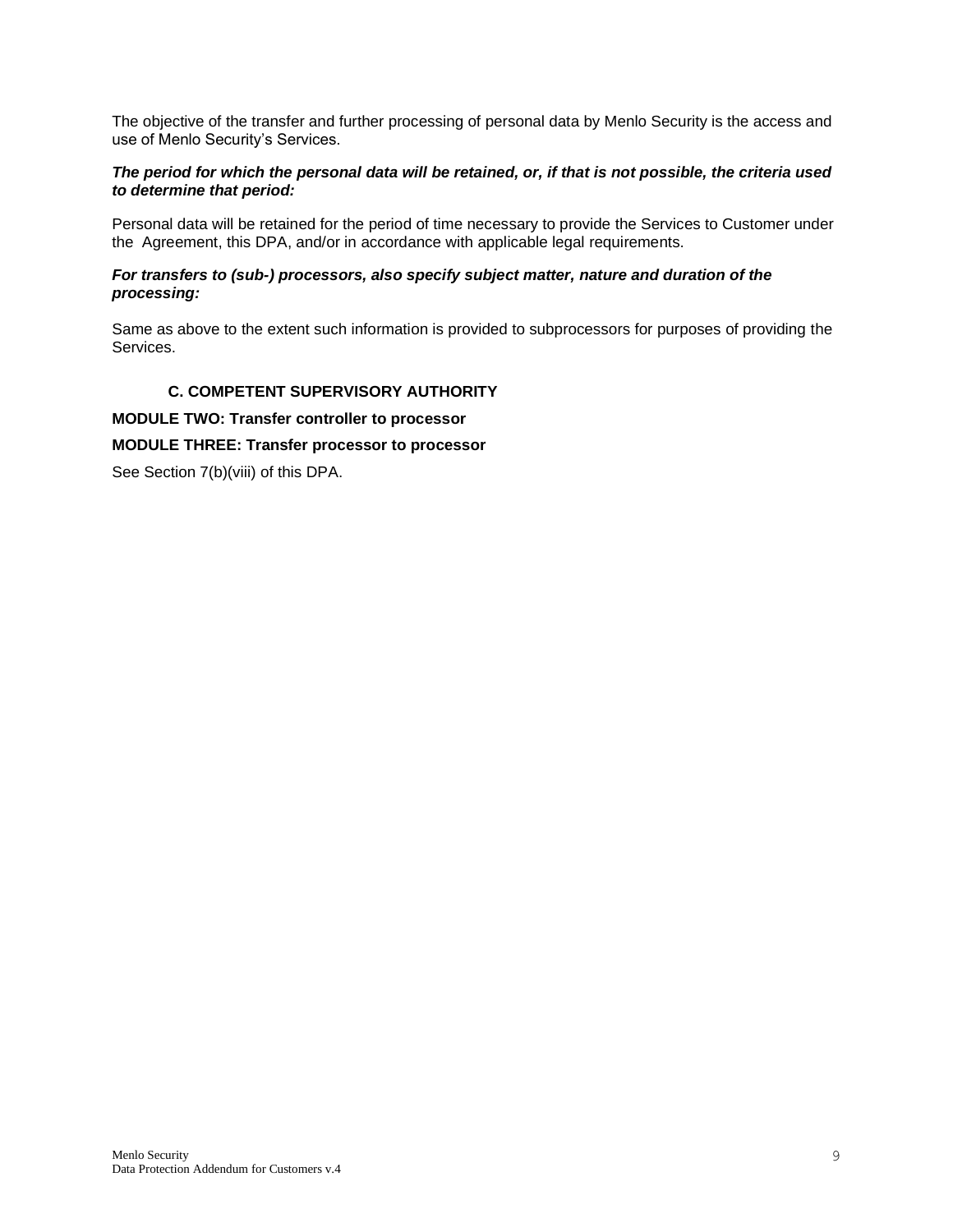# **ANNEX II - TECHNICAL AND ORGANISATIONAL MEASURES INCLUDING TECHNICAL AND ORGANISATIONAL MEASURES TO ENSURE THE SECURITY OF THE DATA**

## **MODULE TWO: Transfer controller to processor**

#### **MODULE THREE: Transfer processor to processor**

### EXPLANATORY NOTE:

The technical and organisational measures must be described in specific (and not generic) terms. See also the general comment on the first page of the Appendix, in particular on the need to clearly indicate which measures apply to each transfer/set of transfers.

*Description of the technical and organisational measures implemented by the data importer(s) (including any relevant certifications) to ensure an appropriate level of security, taking into account the nature, scope, context and purpose of the processing, and the risks for the rights and freedoms of natural persons.*

Annex 2 to Attachment B, the EU SCCs, is the data security measures located in Exhibit B.

*For transfers to (sub-) processors, also describe the specific technical and organisational measures to be taken by the (sub-) processor to be able to provide assistance to the controller and, for transfers from a processor to a sub-processor, to the data exporter:* 

Data importer shall require its subprocessors to take appropriate technical and organizational measures to provide assistance to the controller and/or data exporter that are no less restrictive than those in Exhibit B.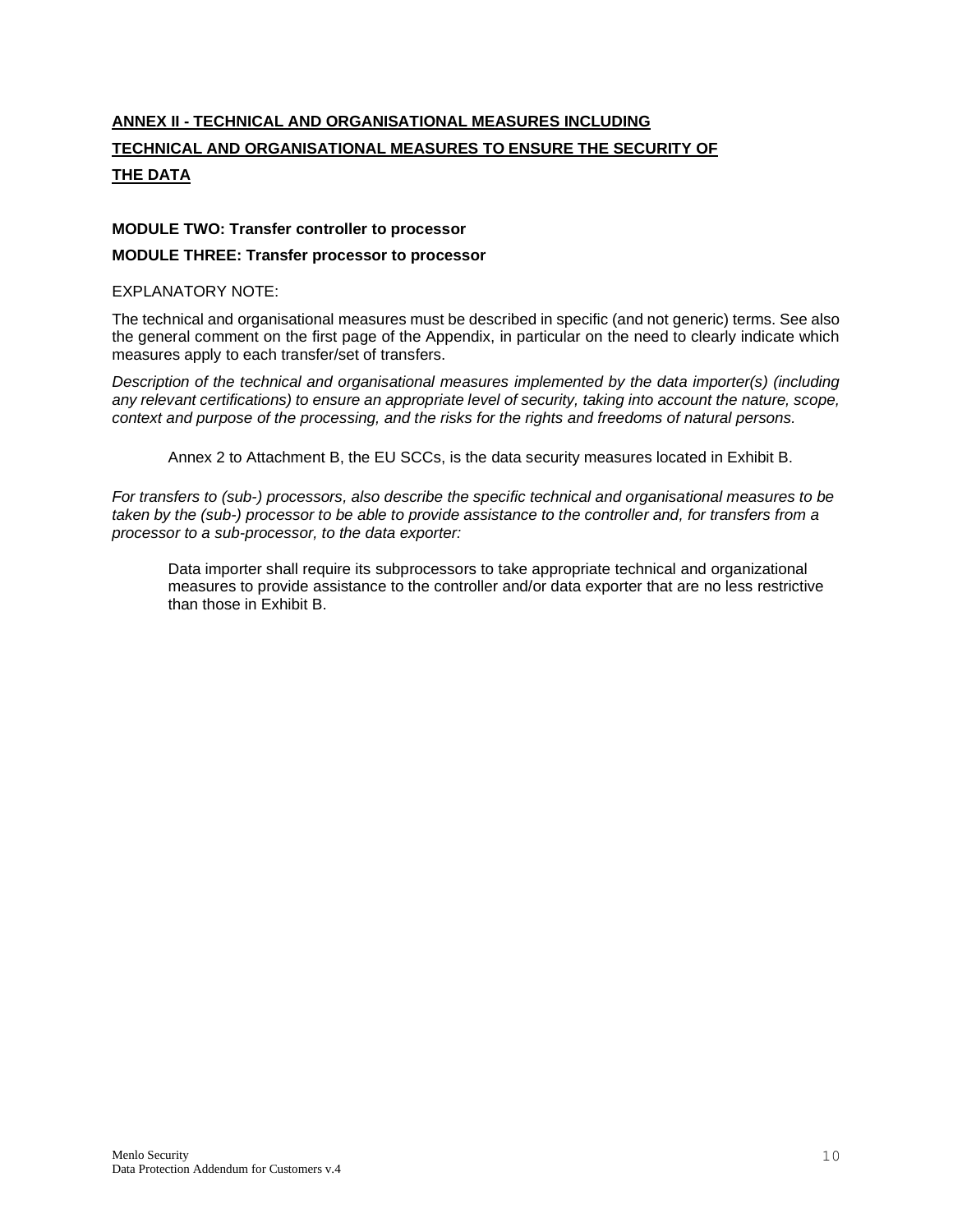## **Exhibit B**

## **MENLO SECURITY DATA SECURITY MEASURES**

Menlo Security will implement and maintain the following administrative, technical, physical, and organizational security measures for the Processing of Personal Data:

Menlo Security's Information Security Program includes specific security requirements for its personnel and all subprocessors or agents who have access to Personal Data ("Data Personnel"). Menlo Security's security requirements covers the following areas:

- 1. Information Security Policies and Standards. Menlo Security will maintain written information security policies, standards and procedures addressing administrative, technical, and physical security controls and procedures. These policies, standards, and procedures shall be kept up to date, and revised whenever relevant changes are made to the information systems that use or store Personal Data.
- 2. Physical Security. Menlo Security will maintain commercially reasonable security systems at all Menlo Security sites at which an information system that uses or stores Personal Data is located ("Processing Locations") that include reasonably restricting access to such Processing Locations, and implementing measures to detect, prevent, and respond to intrusions.
- 3. Organizational Security. Menlo Security will maintain information security policies and procedures addressing acceptable data use standards, data classification, and incident response protocols.
- 4. Network Security. Menlo Security maintains commercially reasonable information security policies and procedures addressing network security.
- 5. Access Control. Menlo Security agrees that: (1) only authorized Menlo Security staff can grant, modify or revoke access to an information system that Processes Personal Data; and (2) Menlo Security will implement commercially reasonable physical and technical safeguards to create and protect passwords.
- 6. Virus and Malware Controls. Menlo Security protects Personal Data from malicious code and will install and maintain anti-virus and malware protection software on any system that handles Personal Data.
- 7. Personnel. Menlo Security has implemented and maintains a security awareness program to train employees about their security obligations. Data Personnel follow established security policies and procedures. Disciplinary process is applied if Data Personnel fail to adhere to relevant policies and procedures.
- 8. Business Continuity. Menlo Security implements disaster recovery and business resumption plans that are kept up to date and revised on a regular basis. Menlo Security also adjusts its Information Security Program in light of new laws and circumstances, including as Menlo Security's business and Processing change.